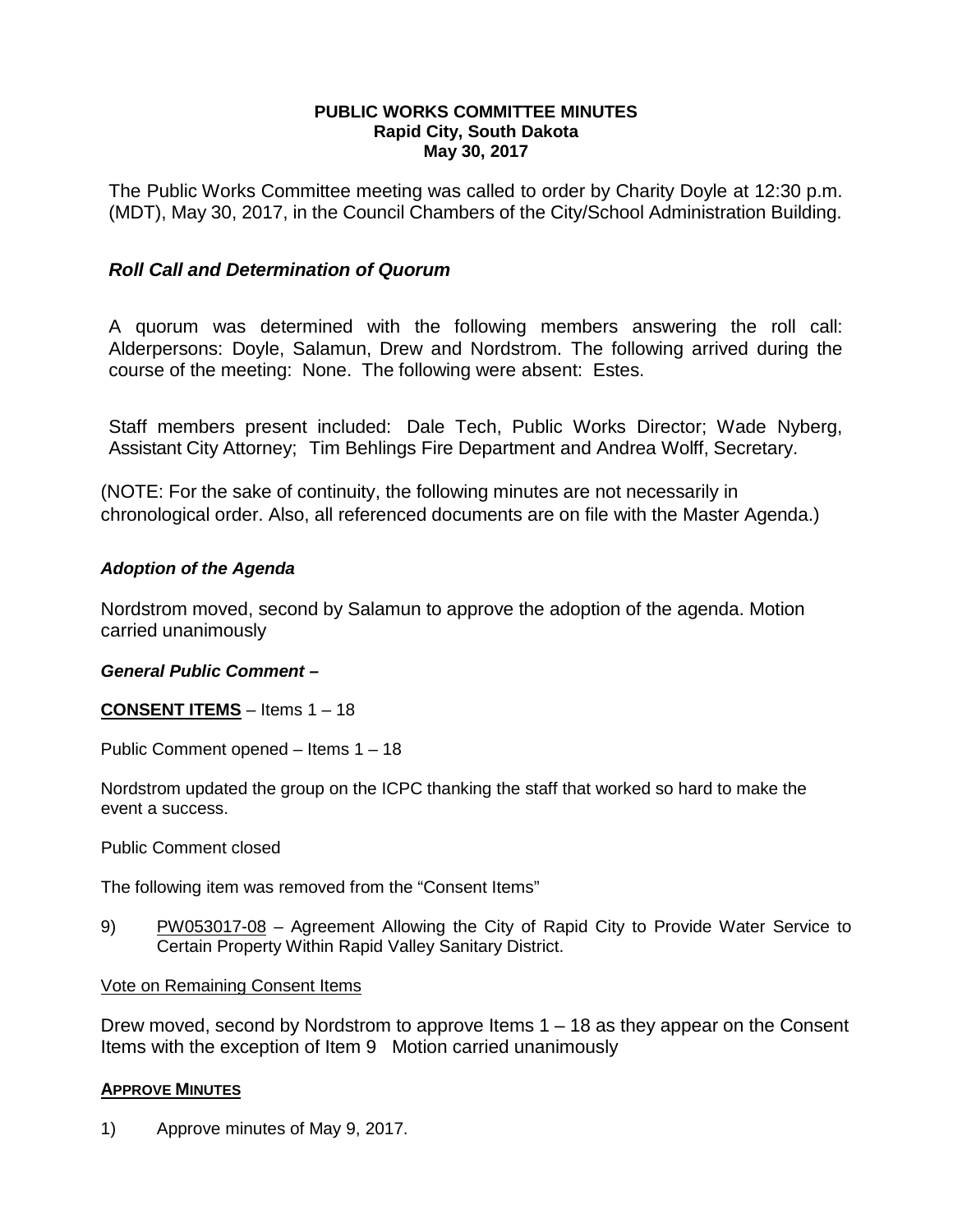- 2) PW053017-01 Confirm the Appointment of Brenna Moloney to the Historic Preservation Commission.
- 3) PW053017-02 Confirm the Appointment of Brenna Moloney to the Historic Sign Review Committee.

### **ITEMS FROM THE PUBLIC WORKS DEPARTMENT**

#### **APPROVE CHANGE ORDER**

- 4) PW053017-03 Change Order #3F to Simon Contractors DBA Hills Materials for Saint Andrew St. & Saint Charles St. Sanitary Sewer and Water Reconstruction, Project No. 14- 2168 / CIP No. 50959 for a decrease of \$5,411.44.
- 5) PW053017-04 Change Order #1F to Lind-Exco for South Truck Route DBDP Element 203, Project No. 14-2207 / CIP No. 51031 for a decrease of \$11,129.10.
- 6) PW053017-05 Change Order #1F to Tru-Form Construction for Drainage Improvements Alley in Block 18 - North Rapid Subdivision & Block 3 - Mallridge Subdivision 2, Project No. 16-2328 / CIP No. 51116 for an increase of \$136.76.

### **AUTHORIZE STAFF TO ADVERTISE FOR BIDS**

7) PW053017-06 – East Rapid City Water Expansion Anderson Road Water Main Extension, Project No. 14-2194 / CIP No. 50964.B. Estimated Cost: \$850,000.00.

### **AUTHORIZE MAYOR AND FINANCE OFFICER TO SIGN**

- 8) PW053017-07 Construction Professional Services agreement between City of Rapid City and American Engineering and Environmental Services, Inc.(AE2S) for Meade/Hawthorne DBDP - Element 48, Project No. 15-2306 / CIP 50758, in the amount of \$56,668.00.
- 10) PW053017-09 Agreement between the City of Rapid City and FMG Inc. for Construction Testing Services for Fire Station #5 Improvements, Project No. 2073 / CIP No. 51158, in the amount of \$3,968.00.
- 11) PW053017-10 Covenant Agreement between the City and DOECK, LLC for future Construction of Improvements to Chalkstone Drive.
- 12) PW053017-11 Covenant Agreement Between the City of Rapid City, Hagg Brothers, LLC, and Orthopedic Land Company, LLC Regarding Ownership and Maintenance of Storm Water Detention Pond.
- 13) PW053017-12 Agreement between the City of Rapid City and HDR Engineering, Inc. for La Crosse Street Interchange Utility Improvements, Project No. 16-2318 / CIP No. 51108, in the amount of \$101,741.00.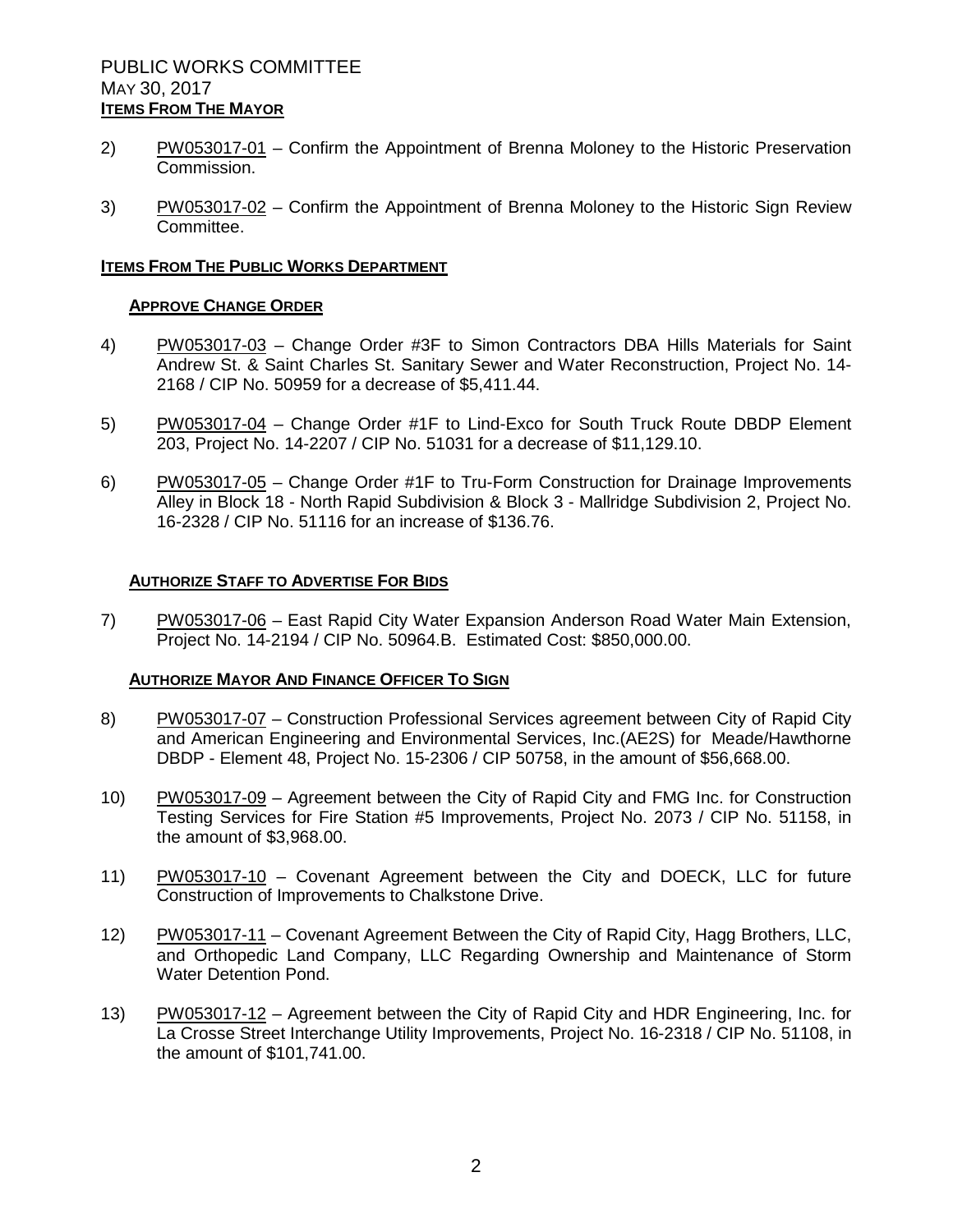## **ENGINEERING SERVICES**

- 14) PW053017-13 Authorize Lowering the Percentage of Work that the General Contractor Must Perform from 50% to 35% for the WRF Process Reliability Improvements, Project No. 16-2342 / CIP No. 51141.
- 15) PW053017-14 Authorize the Green Valley Sanitary District to connect to the Rapid City wastewater system contingent upon a formal Sanitary Sewer Service Agreement.

### **SOLID WASTE DIVISION**

- 16) PW053017-15 Authorize Mayor and Finance Officer to Sign an amended agreement between the Rapid City Solid Waste Division and FMG Inc. changes in scope to the Cell 17 Landfill Cap project, in the amount of \$15,540.00.
- 17) PW053017-16 Authorize Staff to Purchase Terex CBI 6800 wood debris grinder system using the National Joint Powers Alliance through Theco, Inc St. Michael, MN. Estimated Cost: \$816,186.67.

## **PARKS AND RECREATION DEPARTMENT**

18) PW053017-17 – Authorize staff to solicit proposals for Cold and Hot Drink Services for the Ice Arena, Swimming Pools and Executive Golf Course.

## END OF CONSENT CALENDAR

9) PW053017-08 – Salamun moved to approve, Drew seconded to Approve the Agreement Allowing the City of Rapid City to Provide Water Service to Certain Property Within Rapid Valley Sanitary District. Salomon asked Tech to confirm if this is a typical practice. Tech said that it is uncommon that service be expanded outside the city service area and explained the agreement and the reasons for the agreement. Discussion followed. Motion carried unanimously. *On consent calendar.*

Motion carried unanimously

# **NON-CONSENT ITEMS** – Items 19 – 20

Public Comment was opened – Items 19 – 20

Daene Boomsma, for Boomsma Construction (PW053017-18) was present to ask that the requirement to install sidewalks along West Chicago and Vale Street be waived.

Daene Boomsma from Boomshockalocka, LLC (PW053017-19) requested the Appeal of the Exception request to waive Additional Pavement, Curb, Gutter, Sidewalk and Street Light Conduits in Dyess Avenue be approved noting that the development in this area is stalled due to costs to complete these improvements. Boomsma discussed why he requests the appeal be approved.

Public Comment was closed

### **ITEMS FROM THE PUBLIC WORKS DEPARTMENT**